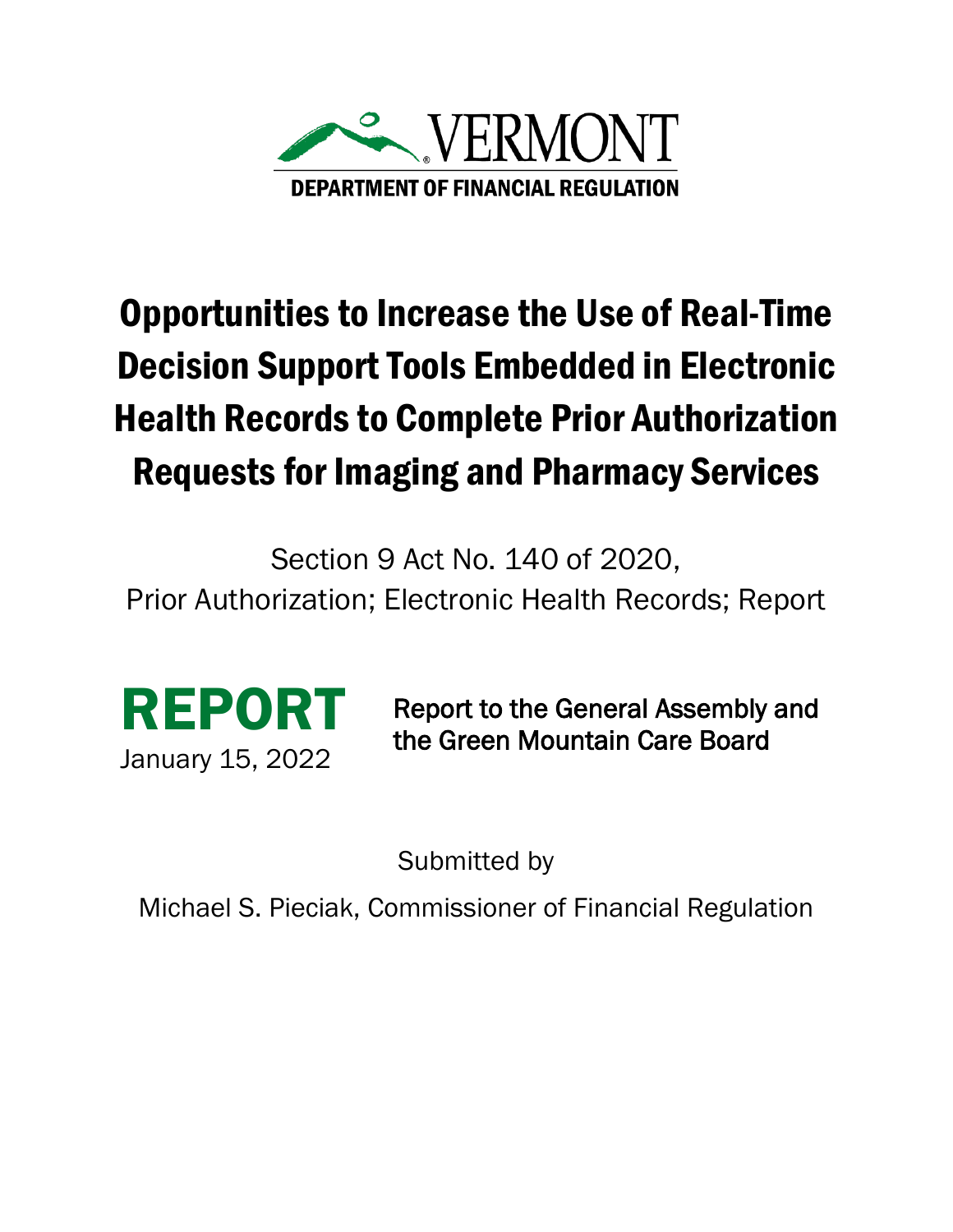Under Act 140 of 2020, the Department of Financial Regulation (the Department), in consultation with health insurers and health care provider associations, is required to report to the House Committee on Health Care, the Senate Committees on Health and Welfare and on Finance, and the Green Mountain Care Board on "opportunities to increase the use of real-time decision support tools embedded in electronic health records to complete prior authorization requests for imaging and pharmacy services, including options that minimize cost for both health care providers and health insurers."[1](#page-1-0)

Along with member cost-sharing and provider auditing, prior authorization is one of the primary mechanisms used by health care payers to manage utilization and reduce waste. According to America's Health Insurance Plans (AHIP), a national association representing the interests of health insurers, prior authorization is "most effective in addressing overuse and misuse of treatments and services."[2](#page-1-1) Provider advocacy groups such as the American Medical Association (AMA), however, claim that that prior authorization itself tends to be overused and hinders access to necessary patient care.<sup>[3](#page-1-2)</sup>

Under 18 V.S.A. § 9418(15), prior authorization is defined as "the process used by a health plan to determine the medical necessity, medical appropriateness, or both, of otherwise covered drugs, medical procedures, medical tests, and health care services." Subject to state and federal laws and regulations, health plans typically have bespoke processes for administering prior authorization requests.

For fully insured health plans in Vermont, the prior authorization process is governed by 18 V.S.A. § 9418b and Department Rule H-2009-03. Section 9418b requires health plans to, among other things, promptly pay claims for covered services for which prior authorization was granted; respond to prior authorization requests within 48 hours of receipt for urgent requests and two business days for non-urgent requests; and to annually review medical procedures and tests for which prior authorization is required and eliminate the prior authorization requirement for services for which prior authorization is no longer justified or for which requests are "routinely approved."[4](#page-1-3) Plans must accept "the national standard transaction information, such as HIPAA 278 standards, for sending or receiving authorizations electronically."[5](#page-1-4) Health plans must also attest to the Department and to the Green Mountain Care Board that prior authorization requirements are reviewed and eliminated if appropriate.<sup>[6](#page-1-5)</sup>

<span id="page-1-0"></span><sup>1</sup> Act 140 of 2020, § 9.

<span id="page-1-2"></span><span id="page-1-1"></span><sup>2</sup> America's Health Insurance Plans, Frequently Asked Questions: Medical Management and Prior Authorization, *available at* <https://www.ahip.org/wp-content/uploads/Prior-Authorization-FAQs.pdf>. <sup>3</sup> American Medical Association, 2020 Update, Measuring Progress in Improving Prior Authorization, *available at* [https://www.ama-assn.org/system/files/2021-05/prior-authorization-reform-progress](https://www.ama-assn.org/system/files/2021-05/prior-authorization-reform-progress-update.pdf)[update.pdf.](https://www.ama-assn.org/system/files/2021-05/prior-authorization-reform-progress-update.pdf)

<span id="page-1-3"></span> $418$  V.S.A. § 9418b(a), (g)(4), & (h)(1).

<span id="page-1-4"></span> $5$  *Id.* § 9418b(g)(1)(A)(i).

<span id="page-1-5"></span><sup>6</sup> *Id.* § 9418b(h)(2).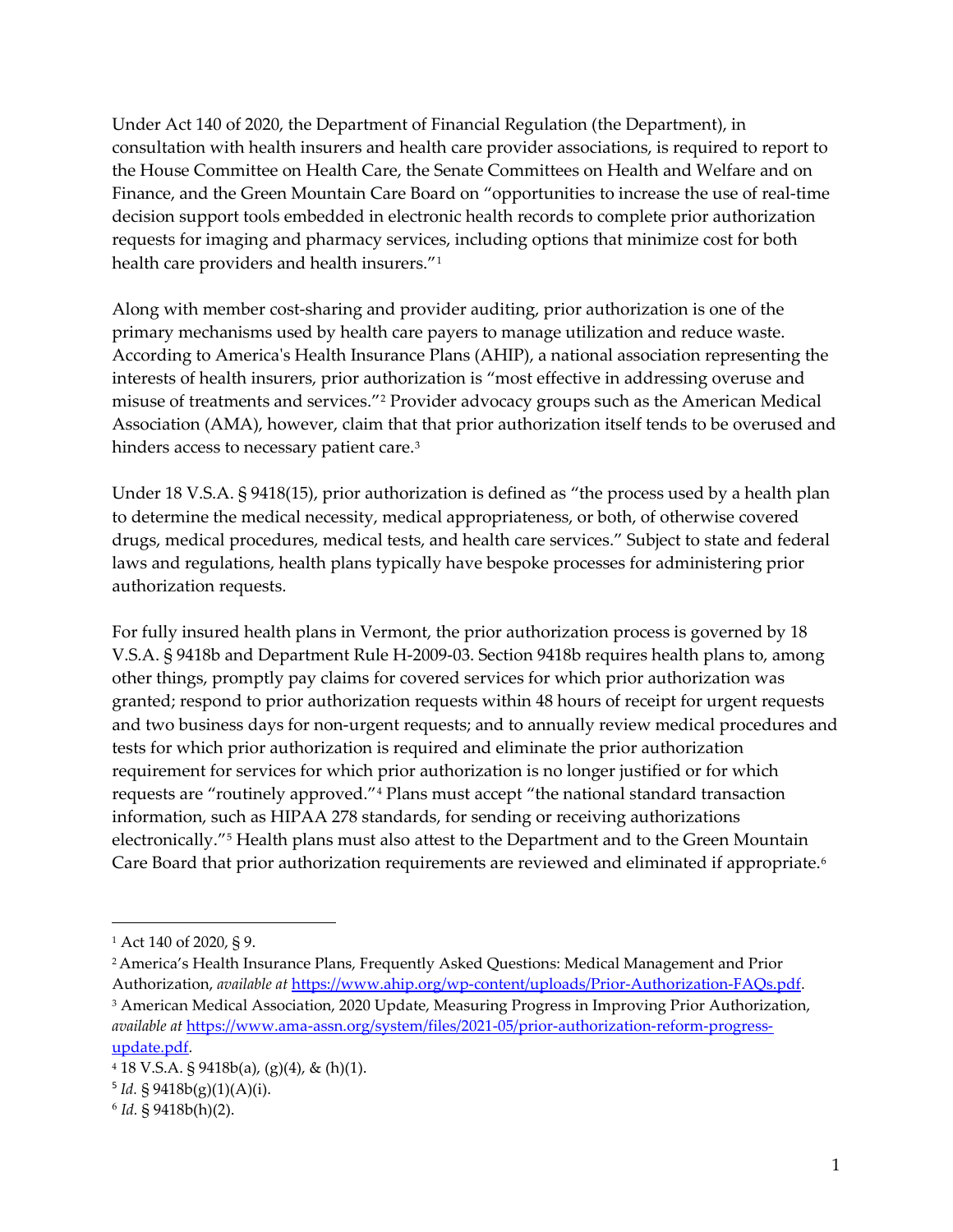Rule H-2009-03 regulates utilization management generally, requiring that utilization management mechanisms not deter timely access to care or compromise a patient's safety and require that determinations to deny, limit, reduce, terminate, or modify otherwise covered services be made by a physician under the direction of the plan's medical director.<sup>[7](#page-2-0)</sup> Rule H-2009-03 also requires health plans to have data systems sufficient to support their utilization management programs and to maintain written procedures for making utilization review decisions and notifying members.<sup>[8](#page-2-1)</sup> Nothing, however, in Vermont law or regulations mandates that health plans operate their prior authorization systems uniformly or be interoperable with all electronic health record systems used by health care providers.

Because each health plan has some discretion within these statutory standards to determine its own prior authorization procedures, including deciding when prior authorization is necessary and the criteria used to adjudicate prior authorization requests, there is significant variation between plans—increasing the complexity and time required for providers to submit requests.<sup>[9](#page-2-2)</sup> This variation extends to prior authorizations submitted electronically. Although providers can complete electronic prior authorization requests more quickly, as requests have traditionally been completed by telephone, fax, or postal mail, each health plan generally has its own unique portal for submitting electronic prior authorizations that may or may not integrate with a given provider's electronic health record system.[10](#page-2-3) To get a better sense of the particular electronic prior authorization systems used by Vermont health plans and identify opportunities to integrate real-time decision support tools, known in the industry as "touchless" prior authorization, the Department convened a group of stakeholders for three meetings between October and December 2021 to discuss: 1) prior authorization for imaging services; 2) prior authorization for pharmacy services; and 3) the prior authorization process used by Vermont Medicaid. Participants included:

- Department of Vermont Health Access (DVHA);
- Green Mountain Care Board;
- Blue Cross Blue Shield of Vermont (BCBSVT);
- MVP Health Care (MVP);

<span id="page-2-0"></span><sup>7</sup> DFR Rule H-2009-03 § 3.1(D), (G)(2).

<span id="page-2-1"></span><sup>8</sup> *Id.* §§ 3.1(I), 3.2 (A).

<span id="page-2-2"></span><sup>9</sup> The administrative burden of prior authorizations on health care providers has been thoroughly addressed in other reports on prior authorization mandated by the Legislature under Act 140. For general information on the impact of prior authorization on health care providers, see the American Medical Association 2020 Prior Authorization Physician Survey, *available at* [https://www.ama](https://www.ama-assn.org/system/files/2021-04/prior-authorization-survey.pdf)[assn.org/system/files/2021-04/prior-authorization-survey.pdf.](https://www.ama-assn.org/system/files/2021-04/prior-authorization-survey.pdf)

<span id="page-2-3"></span><sup>10</sup> *See* Network for Excellence in Health Innovation, *Innovations in Automation of Prior Authorization: Tackling the Issues from a Multi-Stakeholder Perspective* (June 7, 2021), *available at* [https://www.nehi](https://www.nehi-us.org/news/599-innovations-in-automation-of-prior-authorization-tackling-the-issues-from-a-multi-stakeholder-perspective/view)[us.org/news/599-innovations-in-automation-of-prior-authorization-tackling-the-issues-from-a-multi](https://www.nehi-us.org/news/599-innovations-in-automation-of-prior-authorization-tackling-the-issues-from-a-multi-stakeholder-perspective/view)[stakeholder-perspective/view;](https://www.nehi-us.org/news/599-innovations-in-automation-of-prior-authorization-tackling-the-issues-from-a-multi-stakeholder-perspective/view) RTI International Center for Health Care Advancement, *Evaluation of the Fast Prior Authorization Technology Highway Demonstration* at 4 (Feb. 25, 2021), *available at* [https://www.ahip.org/wp-content/uploads/Fast-PATH-Evaluation.pdf.](https://www.ahip.org/wp-content/uploads/Fast-PATH-Evaluation.pdf)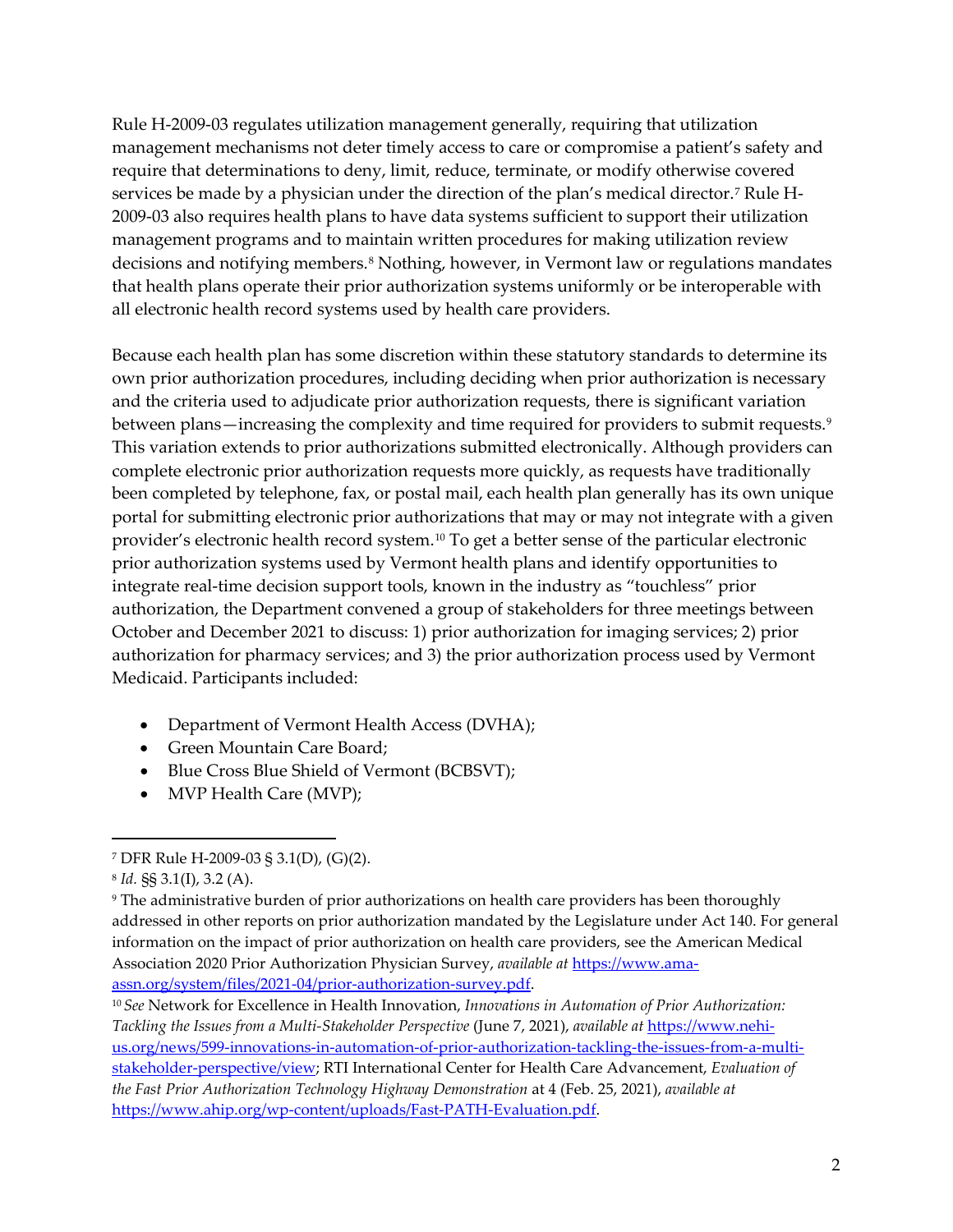- Cigna;
- eviCore;<sup>[11](#page-3-0)</sup>
- Optum;
- CVS Health;
- Bi-State Primary Care;
- Vermont Medical Society;
- Vermont Association of Hospitals and Health Systems;
- Vermont Information Technology Leaders (VITL);<sup>[12](#page-3-1)</sup>
- Vermont Retail Drug Association; and
- Office of the Health Care Advocate.

In each meeting, stakeholders heard presentations from BCBSVT, MVP, Cigna, and DVHA about each plan's particular implementation of electronic prior authorization and how it integrated into provider electronic health record systems. Provider stakeholders had an opportunity to ask questions and submit topics for discussion. The Department also engaged VITL to discuss the feasibility of using patient health data it aggregates to support touchless electronic prior authorization requests for providers whose electronic health record systems do not integrate with health plan prior authorization portals.

A summary of the electronic prior authorization process for BCBSVT, MVP Health Care, Cigna, and Vermont Medicaid is provided below:

## **1) Blue Cross Blue Shield of Vermont.**

a) *Imaging Services.* Like many Blue Cross Blue Shield plans nationwide, BCBSVT contracts with AIM Specialty Health (AIM) to provide prior authorization and post service medical necessity review for imaging services.[13](#page-3-2) AIM offers a free online provider portal through which providers can electronically submit prior authorization requests. When a prior authorization request is submitted via the provider portal, it is automatically reviewed for clinical appropriateness using BCSBVT's criteria. If a request is not automatically approved, providers can request manual review including consulting with a clinician employed by AIM. According to BCBSVT, in 2020, 87% of in-network providers used the AIM provider portal to submit prior authorization requests, and over 80% of those requests are automatically approved. In 2022, BCBSVT's in-network providers will be able to use an application programming interface (API) that integrates

<span id="page-3-0"></span> $11$  As described further below, eviCore is a healthcare management firm contracted by MVP and Cigna to manage their electronic prior authorization systems.

<span id="page-3-1"></span> $12$  VITL operates the Vermont Health Information Exchange, which aggregates patient health data from different health care providers. *See* [https://vitl.net/.](https://vitl.net/)

<span id="page-3-2"></span><sup>&</sup>lt;sup>13</sup> For more information about AIM's technology and clinical review process for imaging services, see [https://aimspecialtyhealth.com/solutions/health-plans/clinical-solutions/radiology/.](https://aimspecialtyhealth.com/solutions/health-plans/clinical-solutions/radiology/)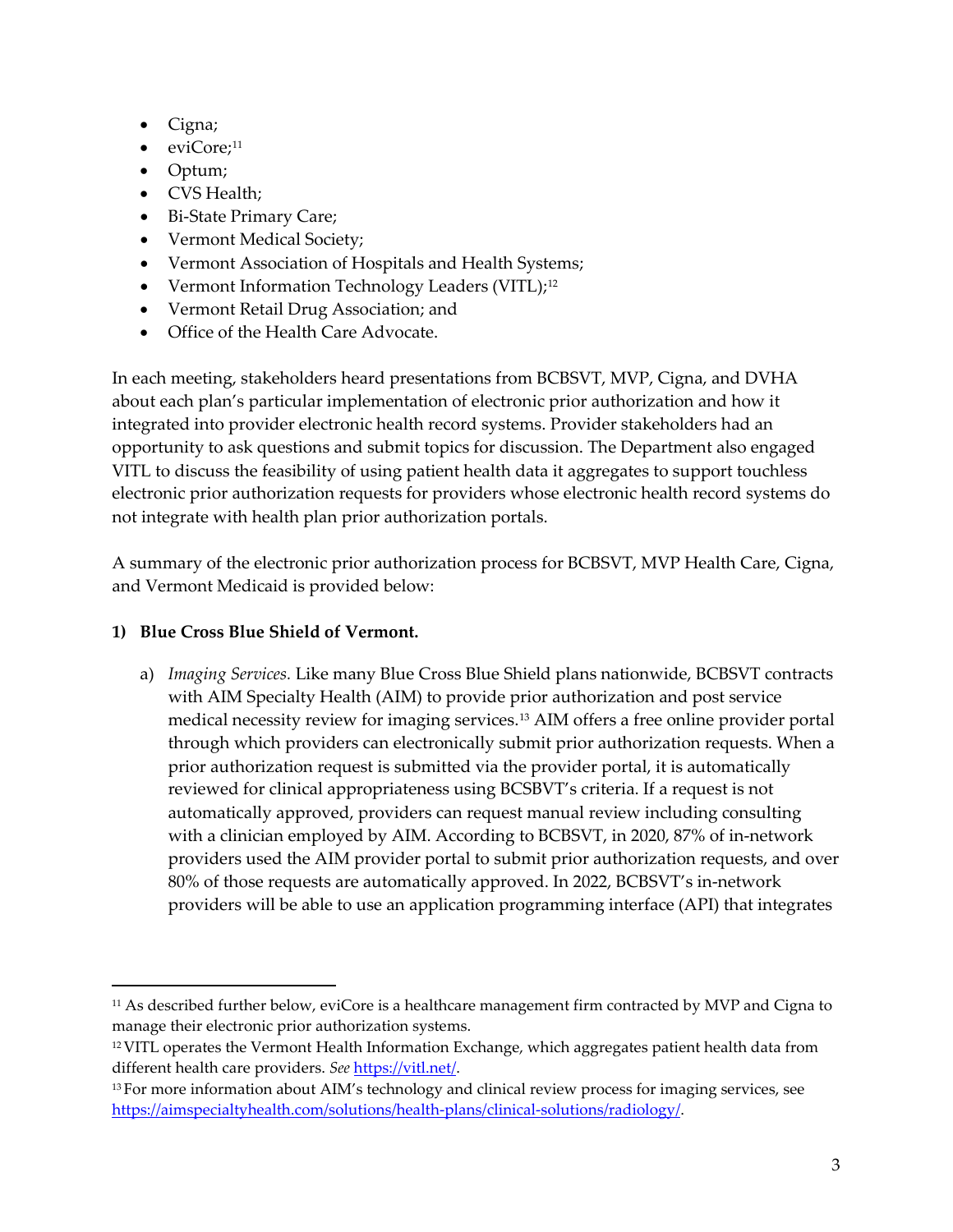with major electronic health record systems, including EPIC, to allow for touchless prior authorization submission and approval.[14](#page-4-0)

- b) *Pharmacy Services.* On July 1, 2021, BCSBVT changed its pharmacy benefit manager (PBM) from Express Scripts, Inc. to Optum. Both PBMs use an online portal called CoverMyMeds for electronic prior authorization requests. In 2018, CoverMyMeds was used by over "62,000 pharmacies, 700,000 providers and most health plans and PBMs" for electronic pharmacy prior authorizations[.15](#page-4-1) Optum also publishes an API called PreCheck MyScript (PCMS), that integrates with major electronic health record systems. With PCMS, as soon as a provider adds prescription details into a patient's electronic health record, the patient's benefits are automatically checked, and the provider has access to information on drug pricing, potential alternatives, and coverage information. If prior authorization is required, the patient's information is pre-populated into a patient-specific request form and routed to Optum for processing.[16](#page-4-2) In 2020, BCBSVT reported that 75% of pharmacy prior authorization requests came in electronically with 12% performed over the phone and the remaining 13% by fax. BCBSVT is actively engaging with providers, including pharmacists, to identify obstacles to integrating PCMS into provider workflows.
- **2) MVP Health Care & Cigna.** Because MVP and Cigna use the same vendor, eviCore, for electronic prior authorization with respect to imaging services, they will be discussed together. Neither MVP nor Cigna provided the stakeholder group with utilization metrics for electronic prior authorization.
	- a) *Imaging Services.* eviCore offers a free online portal for providers to submit electronic prior authorizations. eviCore uses clinical questionnaires and "predictive intelligence" software to evaluate prior authorization requests in real time, with a goal of approving 50% or more of requests automatically. If a request is not automatically approved, it is manually reviewed for medical necessity. According to eviCore's website, it has "more than 800 medical directors and 300 nurses" available to consult with providers about prior authorization requests and works with providers to provide support and educational resources.[17](#page-4-3) MVP and Cigna's in-network providers will soon have access to intelliPath, which is eviCore's API for provider electronic health record integration.[18](#page-4-4)

<span id="page-4-0"></span><sup>&</sup>lt;sup>14</sup> For more information about AIM's API for electronic health record integration, AIM Inform, see [https://www.aiminform.com/.](https://www.aiminform.com/) 

<span id="page-4-1"></span><sup>15</sup> Press Release, Angela Masciarelli, *2018 ePA National Adoption Scorecard Offers Updated Industry Trends, Research, Data* (Feb. 20, 2018), *available at* [https://www.covermymeds.com/main/insights/articles/2018-epa](https://www.covermymeds.com/main/insights/articles/2018-epa-national-adoption-scorecard-offers-updated-industry-trends-research-data/)[national-adoption-scorecard-offers-updated-industry-trends-research-data/.](https://www.covermymeds.com/main/insights/articles/2018-epa-national-adoption-scorecard-offers-updated-industry-trends-research-data/)

<span id="page-4-2"></span><sup>&</sup>lt;sup>16</sup> For more information about PCMS, se[e https://www.optum.com/business/resources/library/precheck](https://www.optum.com/business/resources/library/precheck-myscript.html)[myscript.html.](https://www.optum.com/business/resources/library/precheck-myscript.html) 

<span id="page-4-3"></span><sup>&</sup>lt;sup>17</sup> For more information about eviCore's technology and clinical review process for imaging services, see [https://www.evicore.com/solutions/health-plan/utilization-management/radiology.](https://www.evicore.com/solutions/health-plan/utilization-management/radiology)

<span id="page-4-4"></span><sup>&</sup>lt;sup>18</sup> For more information about intelliPath, see [https://www.evicore.com/evicore/data/prior-authorization](https://www.evicore.com/evicore/data/prior-authorization-automation/evicore-intellipath)[automation/evicore-intellipath.](https://www.evicore.com/evicore/data/prior-authorization-automation/evicore-intellipath)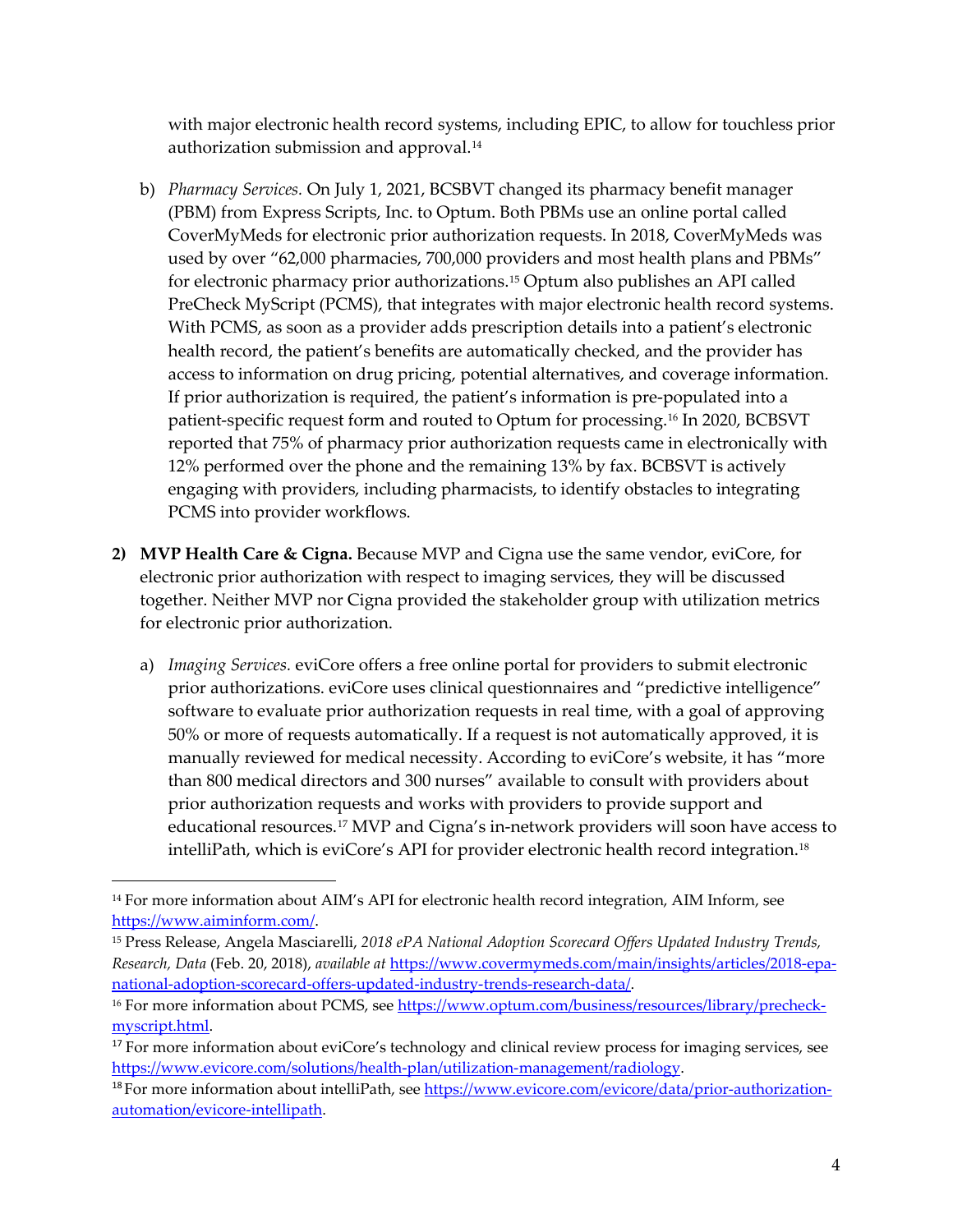intelliPath automatically submits prior authorization requests through electronic health record software when a service that requires prior authorization is ordered, automatically incorporating elements from the patient's chart to support the request. The software then lets the provider know whether the request was approved or whether additional clinical information is needed.

- b) *Pharmacy Services, MVP*. MVP's PBM, CVS Caremark, processes electronic prior authorization requests in partnership with CoverMyMeds and Surescripts. In the electronic prior authorization process, the provider uses either CoverMyMeds or Surescripts to request a prior authorization question set, which is submitted through the online portal or the provider's electronic health record. CVS Caremark then automatically evaluates the clinical data and communicates its decision to the provider.<sup>[19](#page-5-0)</sup> MVP also utilizes a proprietary CVS Caremark tool called Novologix that functions similarly to PCMS, offering providers "real-time access to an automated [prior authorization] process[.]"<sup>[20](#page-5-1)</sup> For MVP, Novologix provides the added benefit of managing pharmacy spending under both the pharmacy and medical benefits of their plans.
- c) *Pharmacy Services, Cigna.* On December 20, 2018, Cigna merged with the PBM Express Scripts to create one of the country's largest health care conglomerates.<sup>[21](#page-5-2)</sup> In addition to supporting the CoverMyMeds and Surescripts portals for electronic prior authorization requests, Express Scripts maintains its own portal called ExpressPAth.[22](#page-5-3) Express Scripts also offers an API called ScriptVision that integrates into major provider electronic health record systems, and includes real-time decision support tools, including enabling providers to see a patient's estimated out-of-pocket costs, coverage alerts, and other therapeutic options prior to prescribing.<sup>[23](#page-5-4)</sup> As of November, 2021, Real Time Benefit Check (RTBC), also known as "Real Time Prescription Benefit," is turned on for all of Cigna integrated pharmacy customers, and provides patient specific pharmacy benefit information at the point of prescribing to providers within their electronic prescription

<span id="page-5-0"></span><sup>19</sup> For more information about CVS Caremark's clinical review process for pharmacy services, *see* [https://www.caremark.com/wps/portal/!ut/p/z1/jY9LC4JAFIV\\_iwu3zk3FtJ1I-](https://www.caremark.com/wps/portal/!ut/p/z1/jY9LC4JAFIV_iwu3zk3FtJ1I-chCCR_NJjSmUVBHximhX5_YKijp7s7h-w5chFGOcFc8alqImnVFM-UzNi5utDc87QQhmKoG8dayguMuWoFroGwGbDdNYnDWBviODr6apu7B02cA_-PDj7PhP38BwMvzAcK0YeX7VbsrNZMizMmNcMKVO5_qSoh-2MggwziOCmWMNkS5slaGb0rFBoHyTxL1bZLkz5BktiS9AOlcC6E!/dz/d5/L2dJQSEvUUt3QS80TmxFL1o2X0I4Nzc4S1IxVURQTDAwSTYzRUxIMUQzR1M1/)

[chCCR\\_NJjSmUVBHximhX5\\_YKijp7s7h-w5chFGOcFc8alqImnVFM-](https://www.caremark.com/wps/portal/!ut/p/z1/jY9LC4JAFIV_iwu3zk3FtJ1I-chCCR_NJjSmUVBHximhX5_YKijp7s7h-w5chFGOcFc8alqImnVFM-UzNi5utDc87QQhmKoG8dayguMuWoFroGwGbDdNYnDWBviODr6apu7B02cA_-PDj7PhP38BwMvzAcK0YeX7VbsrNZMizMmNcMKVO5_qSoh-2MggwziOCmWMNkS5slaGb0rFBoHyTxL1bZLkz5BktiS9AOlcC6E!/dz/d5/L2dJQSEvUUt3QS80TmxFL1o2X0I4Nzc4S1IxVURQTDAwSTYzRUxIMUQzR1M1/)

[UzNi5utDc87QQhmKoG8dayguMuWoFroGwGbDdNYnDWBviODr6apu7B02cA\\_-](https://www.caremark.com/wps/portal/!ut/p/z1/jY9LC4JAFIV_iwu3zk3FtJ1I-chCCR_NJjSmUVBHximhX5_YKijp7s7h-w5chFGOcFc8alqImnVFM-UzNi5utDc87QQhmKoG8dayguMuWoFroGwGbDdNYnDWBviODr6apu7B02cA_-PDj7PhP38BwMvzAcK0YeX7VbsrNZMizMmNcMKVO5_qSoh-2MggwziOCmWMNkS5slaGb0rFBoHyTxL1bZLkz5BktiS9AOlcC6E!/dz/d5/L2dJQSEvUUt3QS80TmxFL1o2X0I4Nzc4S1IxVURQTDAwSTYzRUxIMUQzR1M1/)

[PDj7PhP38BwMvzAcK0YeX7VbsrNZMizMmNcMKVO5\\_qSoh-](https://www.caremark.com/wps/portal/!ut/p/z1/jY9LC4JAFIV_iwu3zk3FtJ1I-chCCR_NJjSmUVBHximhX5_YKijp7s7h-w5chFGOcFc8alqImnVFM-UzNi5utDc87QQhmKoG8dayguMuWoFroGwGbDdNYnDWBviODr6apu7B02cA_-PDj7PhP38BwMvzAcK0YeX7VbsrNZMizMmNcMKVO5_qSoh-2MggwziOCmWMNkS5slaGb0rFBoHyTxL1bZLkz5BktiS9AOlcC6E!/dz/d5/L2dJQSEvUUt3QS80TmxFL1o2X0I4Nzc4S1IxVURQTDAwSTYzRUxIMUQzR1M1/)

[<sup>2</sup>MggwziOCmWMNkS5slaGb0rFBoHyTxL1bZLkz5BktiS9AOlcC6E!/dz/d5/L2dJQSEvUUt3QS80TmxFL1](https://www.caremark.com/wps/portal/!ut/p/z1/jY9LC4JAFIV_iwu3zk3FtJ1I-chCCR_NJjSmUVBHximhX5_YKijp7s7h-w5chFGOcFc8alqImnVFM-UzNi5utDc87QQhmKoG8dayguMuWoFroGwGbDdNYnDWBviODr6apu7B02cA_-PDj7PhP38BwMvzAcK0YeX7VbsrNZMizMmNcMKVO5_qSoh-2MggwziOCmWMNkS5slaGb0rFBoHyTxL1bZLkz5BktiS9AOlcC6E!/dz/d5/L2dJQSEvUUt3QS80TmxFL1o2X0I4Nzc4S1IxVURQTDAwSTYzRUxIMUQzR1M1/) [o2X0I4Nzc4S1IxVURQTDAwSTYzRUxIMUQzR1M1/.](https://www.caremark.com/wps/portal/!ut/p/z1/jY9LC4JAFIV_iwu3zk3FtJ1I-chCCR_NJjSmUVBHximhX5_YKijp7s7h-w5chFGOcFc8alqImnVFM-UzNi5utDc87QQhmKoG8dayguMuWoFroGwGbDdNYnDWBviODr6apu7B02cA_-PDj7PhP38BwMvzAcK0YeX7VbsrNZMizMmNcMKVO5_qSoh-2MggwziOCmWMNkS5slaGb0rFBoHyTxL1bZLkz5BktiS9AOlcC6E!/dz/d5/L2dJQSEvUUt3QS80TmxFL1o2X0I4Nzc4S1IxVURQTDAwSTYzRUxIMUQzR1M1/)

<span id="page-5-1"></span><sup>20</sup> For more information about Novologix, *see* [https://payorsolutions.cvshealth.com/insights/innovative](https://payorsolutions.cvshealth.com/insights/innovative-cross-benefit-management)[cross-benefit-management.](https://payorsolutions.cvshealth.com/insights/innovative-cross-benefit-management)

<span id="page-5-2"></span><sup>21</sup> Press Release, *Cigna Completes Combination with Express Scripts* (Dec. 1, 2018), *available at* [https://newsroom.cigna.com/Cigna-Completes-Combination-with-Express-Scripts-Establishing-a-](https://newsroom.cigna.com/Cigna-Completes-Combination-with-Express-Scripts-Establishing-a-Blueprint-to-Transform-the-Health-Care-System)[Blueprint-to-Transform-the-Health-Care-System.](https://newsroom.cigna.com/Cigna-Completes-Combination-with-Express-Scripts-Establishing-a-Blueprint-to-Transform-the-Health-Care-System)

<span id="page-5-3"></span><sup>22</sup> For more information about Express Scripts's online electronic prior authorization portals, *see*  [https://www.express-scripts.com/corporate/healthcare-providers/physician-resources.](https://www.express-scripts.com/corporate/healthcare-providers/physician-resources)

<span id="page-5-4"></span><sup>23</sup> For more information about ScriptVision, *see* [https://www.express-scripts.com/corporate/scriptvision.](https://www.express-scripts.com/corporate/scriptvision)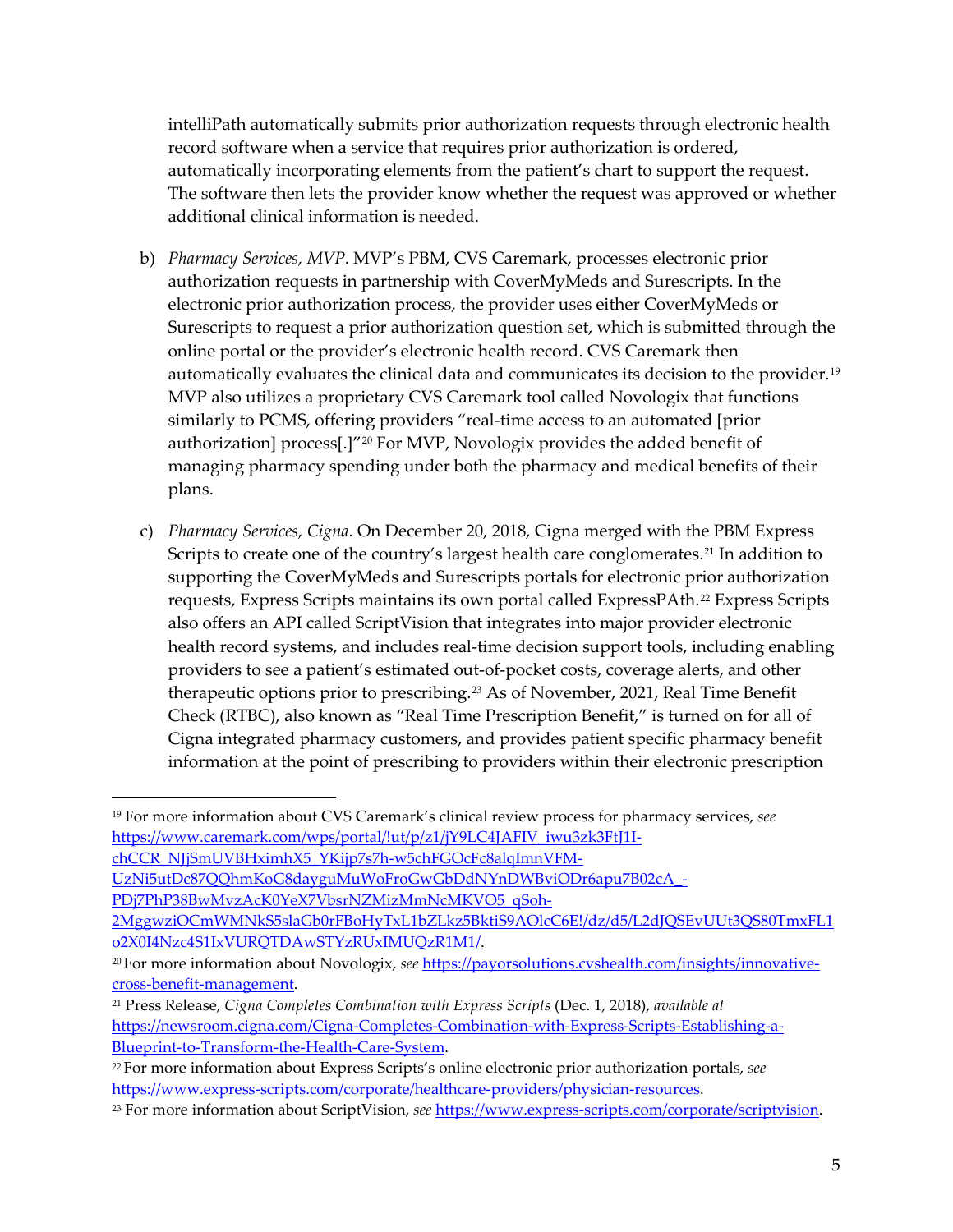workflow. To access real-time benefit check, providers must have the most current version of their vendor's electronic health record system, and the system must be contracted with Surescripts, RxRevu, or CenterX.

**3) Vermont Medicaid.** By design, member cost-sharing for Medicaid members is significantly constrained, with members paying an annual maximum of 5% of their adjusted gross income (AGI) out of pocket. Thus, Medicaid is reliant on prior authorization for utilization management to a far greater extent than commercial health plans. In the context of pharmacy services, all "non-preferred" drugs require prior authorization. Although most Medicaid prior authorization requests are completed by fax, Medicaid also offers an online provider portal, and has forms available through CoverMyMeds and Surescripts. In early 2022, Change Healthcare, Vermont Medicaid's PBM, is expected to merge with UnitedHealth Group, Optum's parent company.<sup>[24](#page-6-0)</sup> When the merger is complete, Vermont Medicaid anticipates having access to PCMS to further streamline its prior authorization process.

To identify potential opportunities for integrating real-time decision support tools into the electronic prior authorization process, especially with respect to providers whose electronic health record systems are not supported by the various APIs developed by insurers and their vendors, the Department first engaged with Vermont Information Technology Leaders (VITL).

All Vermont hospitals and Federally Qualified Health Centers, 174 hospital-owned specialty and primary care practices, 31 independent practices, and several other providers submit data through VITL to the Vermont Health Information Exchange (VHIE) in accordance with Vermont's State Health IT Plan.[25](#page-6-1) Because many providers already submit clinical information to VITL for the purpose of sharing with other providers, the Department explored the possibility of leveraging clinical data from the VHIE to support prior authorization requests. After meeting with representatives from eviCore, VITL reported that while it would indeed be possible to provide clinical data needed to make a prior authorization determination when an immediate answer could not be given, the VHIE could not be used to support touchless prior authorization because it does not contain future appointment data from providers. Adding that data element would require significant effort on the part of both VITL and providers submitting data. Therefore, it is unlikely that the VHIE could be utilized as a real-time decision support tool in the near-term.

<span id="page-6-0"></span><sup>24</sup> Susan Morse, *UnitedHealth Group and Change Healthcare Amend Merger Timeline*, Healthcare Finance News (Nov. 8, 2021), *available at* [https://www.healthcarefinancenews.com/news/unitedhealth-group-and](https://www.healthcarefinancenews.com/news/unitedhealth-group-and-change-healthcare-amend-merger-timeline)[change-healthcare-amend-merger-timeline.](https://www.healthcarefinancenews.com/news/unitedhealth-group-and-change-healthcare-amend-merger-timeline)

<span id="page-6-1"></span><sup>25</sup> The State Health IT Plan, which is approved by the Green Mountain Care Board is available at: [https://gmcboard.vermont.gov/sites/gmcb/files/documents/2020HIEPlanUpdate\\_Resubmission\\_DVHA\\_R](https://gmcboard.vermont.gov/sites/gmcb/files/documents/2020HIEPlanUpdate_Resubmission_DVHA_Rec20201201.pdf) [ec20201201.pdf;](https://gmcboard.vermont.gov/sites/gmcb/files/documents/2020HIEPlanUpdate_Resubmission_DVHA_Rec20201201.pdf) Information about the entities that exchange data through VITL may be found at: [https://vitl.net/about-the-vhie/vhie-participants/.](https://vitl.net/about-the-vhie/vhie-participants/)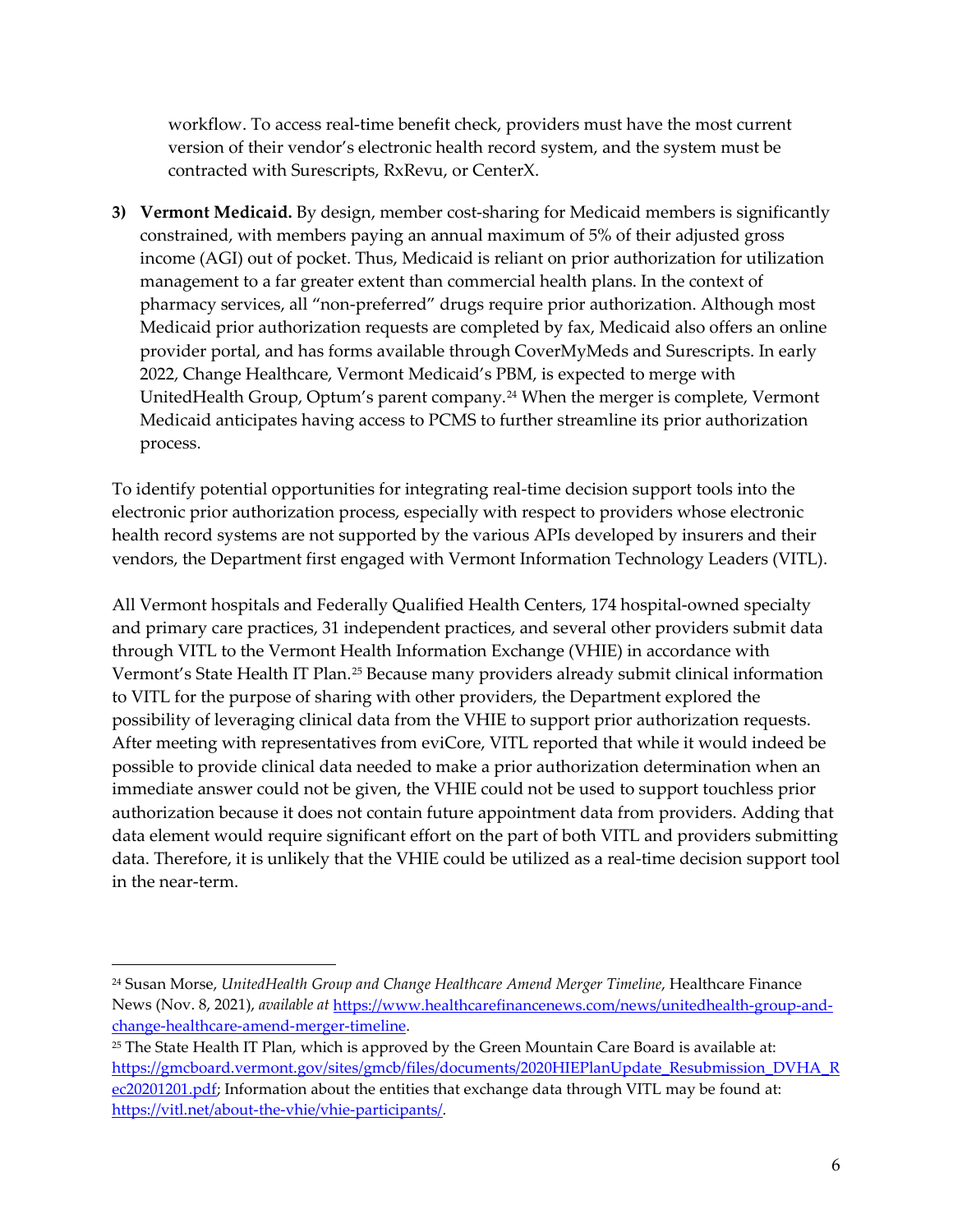The Department also considered the possibility leveraging its regulatory authority under 8 V.S.A. § 11(a)(2) and 18 V.S.A. § 9401(a) to require that health plans under its jurisdiction adopt an interoperability standard for electronic prior authorizations. The most advanced interoperability standard is currently the DaVinci project, which "enable[s] direct submission of prior authorization requests from [electronic health record] systems using [the Fast Healthcare Interoperability Resources] standard already widely supported by most [electronic health records.]"[26](#page-7-0) When fully implemented, DaVinci promises to ensure that prior authorization requests are sent automatically when necessary and contain all relevant clinical information to make a determination based on the initial submission.

Although implementing DaVinci would require significant effort on the part of electronic health record and health information technology vendors, some of that work is already underway. On December 18, 2020, the Centers for Medicare & Medicaid Services (CMS) published the Reducing Provider and Patient Burden by Improving Prior Authorization Processes and Promoting Patients' Electronic Access to Health Information proposed rule (the "Interoperability Proposed Rule") in the Federal Register. [27](#page-7-1) Among other things, the Interoperability Proposed Rule would have required certain payers, including Medicaid and Qualified Health Plan (QHP) issuers on federally-facilitated exchanges to:

- Build and maintain FHIR-enabled document requirement lookup service APIs that can integrate with provider electronic health record systems and allow providers to easily locate each payer's prior authorization requirements within their workflow;
- Build and maintain FHIR-enabled prior authorization APIs that can send requests and receive determinations electronically within provider electronic health record systems;
- Include a specific reason for denying a prior authorization request, regardless of the method of sending the determination to facilitate better communication between payers and providers; and
- Report data about prior authorization processes, including: the percent of requests that are approved, denied, and approved after appeal; and average time between submission and determination.

On March 17, 2021, CMS withdrew the Interoperability Proposed Rule in the face of opposition from health plans, who argued that it required payers to build out APIs but did not require

<span id="page-7-1"></span><span id="page-7-0"></span><sup>&</sup>lt;sup>26</sup> For information on implementing the DaVinci project in the context of prior authorization may be found see: [https://build.fhir.org/ig/HL7/davinci-pas/;](https://build.fhir.org/ig/HL7/davinci-pas/) For more information about the Fast Healthcare Interoperability Resources (FHIR) standard, see:<http://www.hl7.org/fhir/overview.html> <sup>27</sup> *See* Reducing Provider and Patient Burden by Improving Prior Authorization Processes and Promoting Patients' Electronic Access to Health Information, 85 F.R. 82586 (Dec. 18, 2020), *available at* [https://www.federalregister.gov/documents/2020/12/18/2020-27593/medicaid-program-patient](https://www.federalregister.gov/documents/2020/12/18/2020-27593/medicaid-program-patient-protection-and-affordable-care-act-reducing-provider-and-patient-burden-by)[protection-and-affordable-care-act-reducing-provider-and-patient-burden-by.](https://www.federalregister.gov/documents/2020/12/18/2020-27593/medicaid-program-patient-protection-and-affordable-care-act-reducing-provider-and-patient-burden-by)